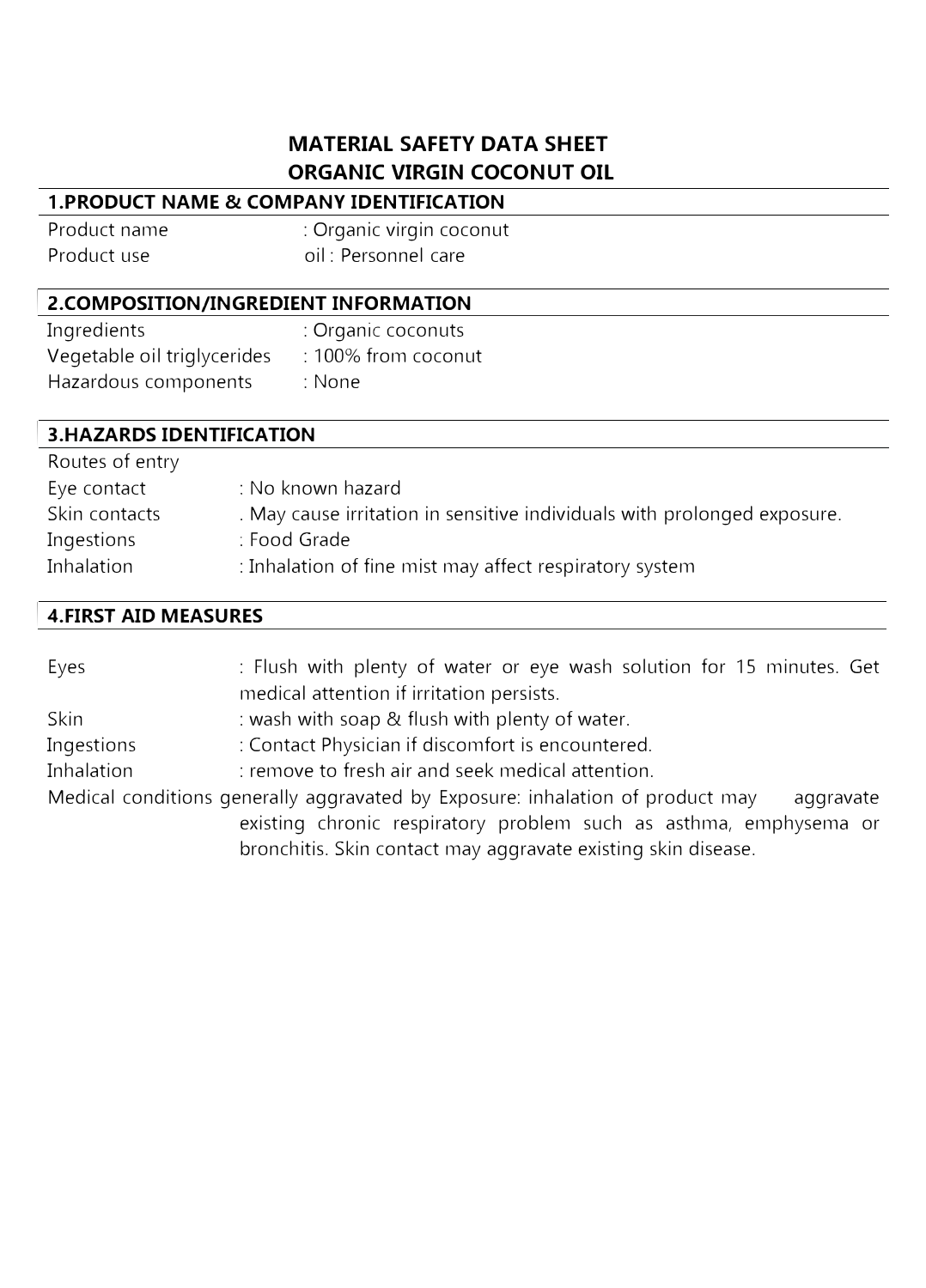## <sup>I</sup>**5. FIRE FIGHTING MEASURES**

Flash point (method used): 256 °c (DGHS Lab Manual -2.2015) Flammable limits LEL : Not established. UEL: Not established. Extinguishing media : dry chemical, carbon dioxide, foam Special firefighting procedure: cool containers exposed to flame with water. Limit the spread of oil .Treat as an oil (edible fat) fire. Use air supplied equipment for fighting interior fires. DO NOT USE WATER TO EXTINGUISH. As with all unsaturated fats and oil, some porous materials such as rags, paper, insulation or clay when wetted with this product may undergo spontaneous combustion. Keep such wetted materials well ventilated to prevent possible heat buildup.

Hazardous Decomposition Material: CO, CO2

## **I 6.ACCIDENTAL RELEASE MEASURES (STEPS FOR SPILLS)**

Methods for Cleaning Up: Absorb on to an inert, absorbent substrate and sweep up. Wash area with soap and water. Floor will be slippery: take precautions.

#### **7. HANDLING & STORAGE**

### **Handling**

Safe Handling : Avoid direct or prolonged contact with skin & eyes. Avoid breathing oil mist.

#### **Storage**

Requirements for Storage: Areas & Store in an area that is cool, dry, and well- ventilated. **Containers** 

#### **8. EXPOSURE CONTROL /PERSONNEL PROTECTION**

Introductory Remarks These recommendations provide general guidance for handling this product. Because specific work environments and material handling practices vary, safety procedures should be developed for each intended application. While developing safe handling procedures, do not overlook the need to clean equipment and piping systems for maintenance and repairs. Waste resulting from these procedures should be handled in accordance to the section entitled Disposal Considerations. Engineering controls are usually not necessary if good hygiene practices are strictly followed. Respiratory protection is generally not required during normal operations. Wear the following to prevent skin contact: work pants, long sleeve work shirt and work gloves. Where there is the danger of eye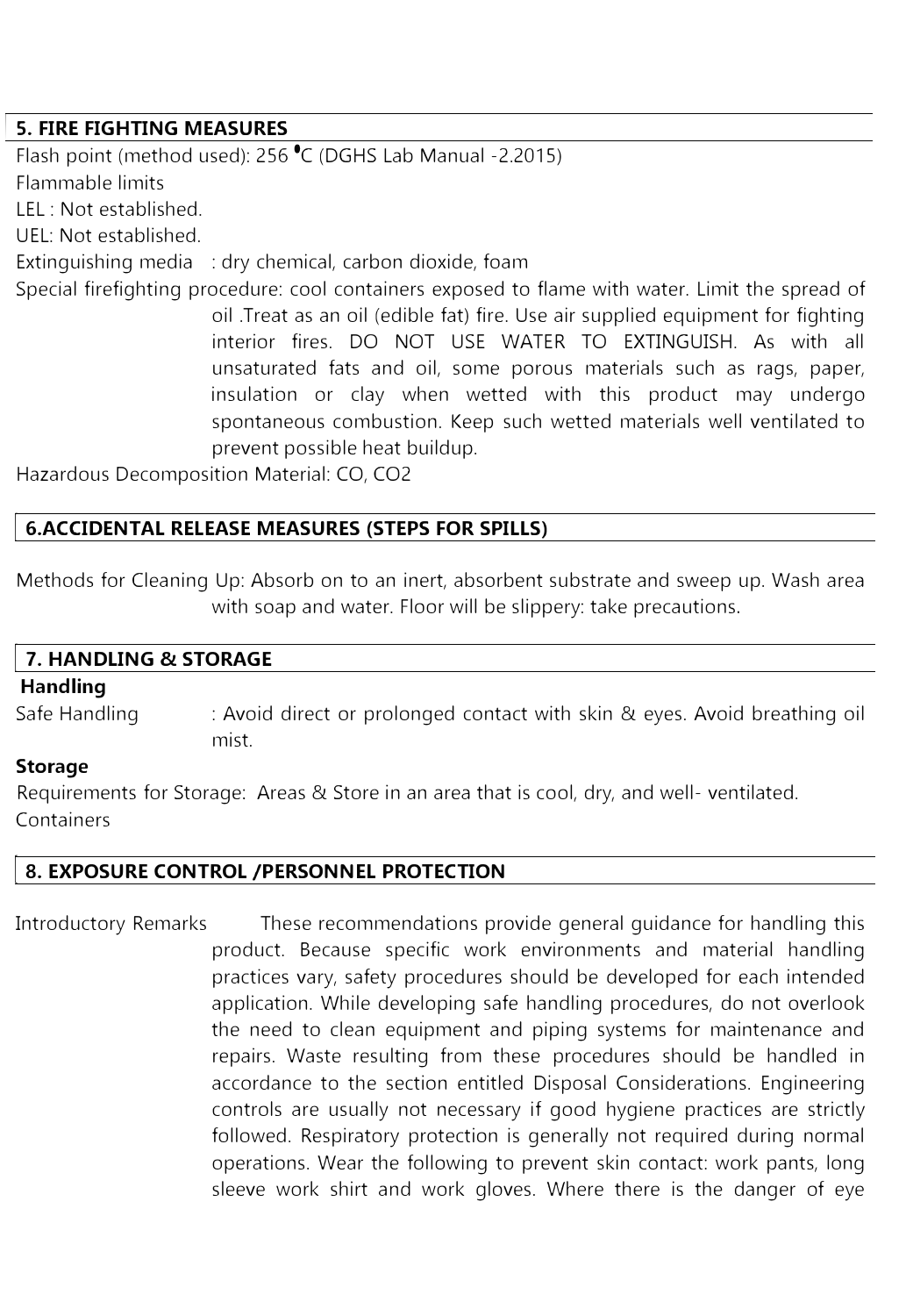Threshold Limit Value Liquid: None; Oil mist: 10 mg/m; total particulate.

Personal hygiene is an important work practice exposure control measure and the following general measures should be taken when working with or handling this material.

Work Practice Control (1) Do not store, use, and /or consume foods, beverages, tobacco products, or cosmetics in areas where this material is stored.

> (2) Wash hands and face carefully before eating, drinking, using tobacco, applying cosmetics, or using toilet.

> (3) Wash exposed skin promptly to remove accidental splashes or contact with this material.

## **I** 9. **PHYSICAL AND CHEMICAL PROPERTIES**

| Liquid form, solid when cool                          |
|-------------------------------------------------------|
| Crystal clear, creamy white below 25 $\mathrm{^{0}C}$ |
| Aroma, fresh coconut smell                            |
| N/A                                                   |
| >1                                                    |
| N/A                                                   |
| 24-26 $^{\circ}$ C                                    |
| 21-23 <sup>o</sup> C                                  |
| 0.917                                                 |
| 255 min                                               |
| $5 - 8$                                               |
| insoluble                                             |
| No                                                    |
|                                                       |

# **I 10. STABILITY AND REACTIVITY**

Stability This material is stable under normal conditions described in that section Incompatibility (Materials to Avoid) None Conditions to avoid None Hazardous Decomposition Or Byproducts CO, CO2 Hazardous Polymerization Will not occur

# **11. TOXICOLOGICAL INFORMATION**

No Information

# **I 12. ECOLOGICAL INFORMATION**

No Information